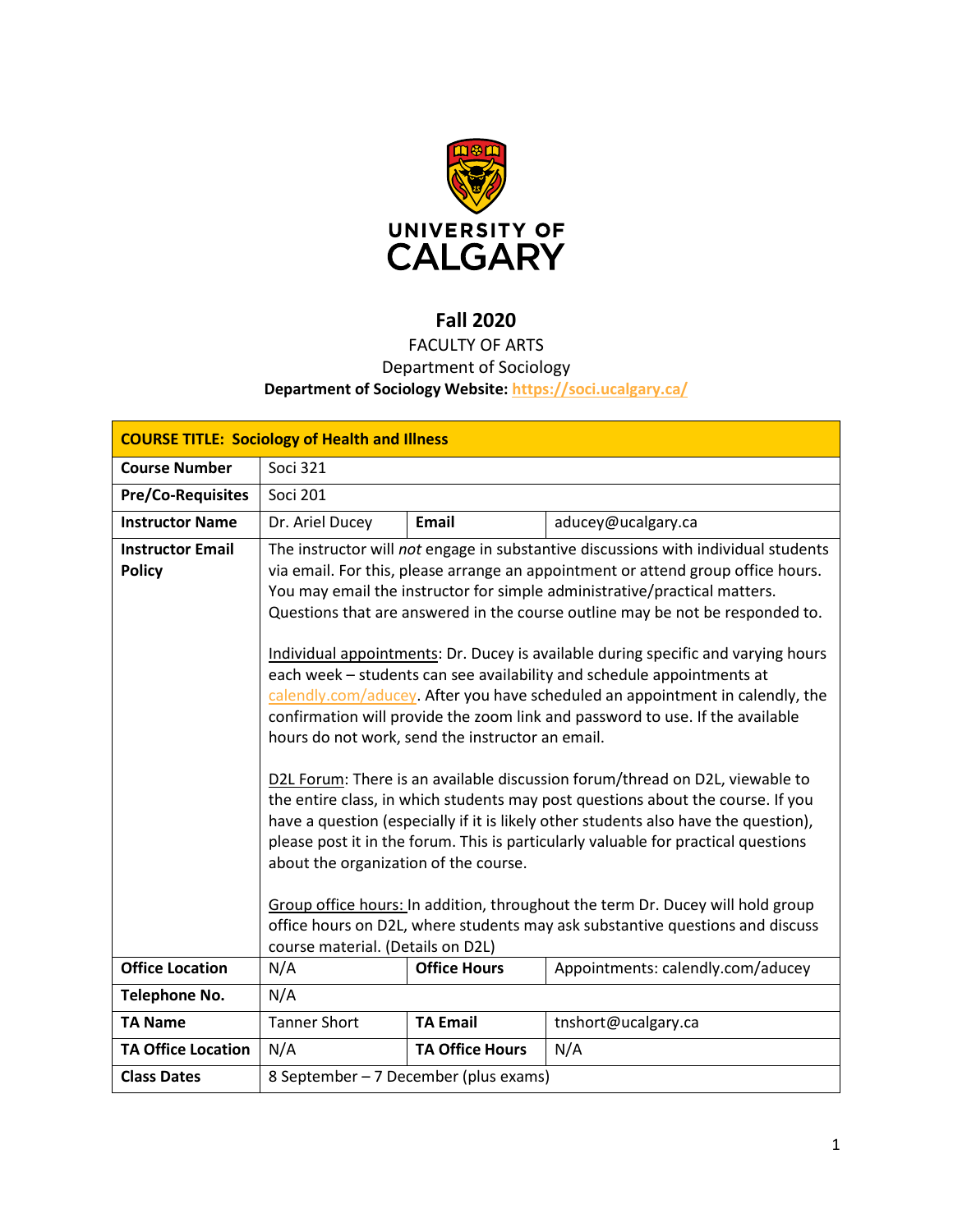### Course Description

This course is designed to acquaint you with the sociology of health and illness, one of the largest subdisciplines in sociology. This course will cover a necessarily select group of topics, but those covered are challenging and provocative. The course focuses on three major areas: the social construction of illness and the practice of medicine; social determinants of health; and health care policy and comparative health care systems.

To be successful in this course, students must strive to think about health, medicine, and health care sociologically and to recognize issues and questions that are central to sociology as a discipline. The readings for this course are original research articles, therefore students must regard them not primarily as statements of facts (though they contain much useful information and important facts), but as *arguments*. The authors of the articles are engaged in debate, and using facts and information to persuade readers to think about an issue differently or, often, to think in a way that is not the usual, dominant way of thought. In this course, students will learn important facts about the organization of health care and illness, but the course requires students to show an understanding of the arguments presented in the class and readings, and of sociological perspectives.

# Course Objectives/Learning Outcomes

- To learn major terms and concepts used in the sociology of health and illness
- To be able to interpret events in health, medicine, and health care from a sociological perspective
- To become familiar with the range of themes and topics that medical sociologists study
- To become familiar with some of the debates within the sociology of heath and illness about what to study and how to study it
- To achieve a basic understanding of how health care and medicine is financed and organized in western, capitalist countries

### Course Format

The course will be asynchronous. The instructor will post video lectures on D2L throughout the term, usually posting the lectures for a week on Mondays. These lectures will be no longer than they would have been had we been meeting in person (150 minutes per week). When slides are used as part of the lectures, they will posted as a separate file (in addition to their inclusion in the video lecture).

### Learning Resources

Required course readings are available for access on D2L, either as .pdfs or through UofC library links. Students are responsible for downloading and, if they wish, printing the articles. In addition, there is one required book for the course, available through the University bookstore:

Mykhalovskiy, Eric, Jacqueline Choiniere, Pat Armstrong, Hugh Armstrong, eds. 2020. *Health Matters: Evidence, Critical Social Science, and Health Care in Canada*. University of Toronto Press.

*You should plan to log on to the course D2L site about every other day*. The site is used to lectures, slides, deadlines, exams, changes to the course schedule as needed, optional readings, helpful links, and anything else that you might find interesting.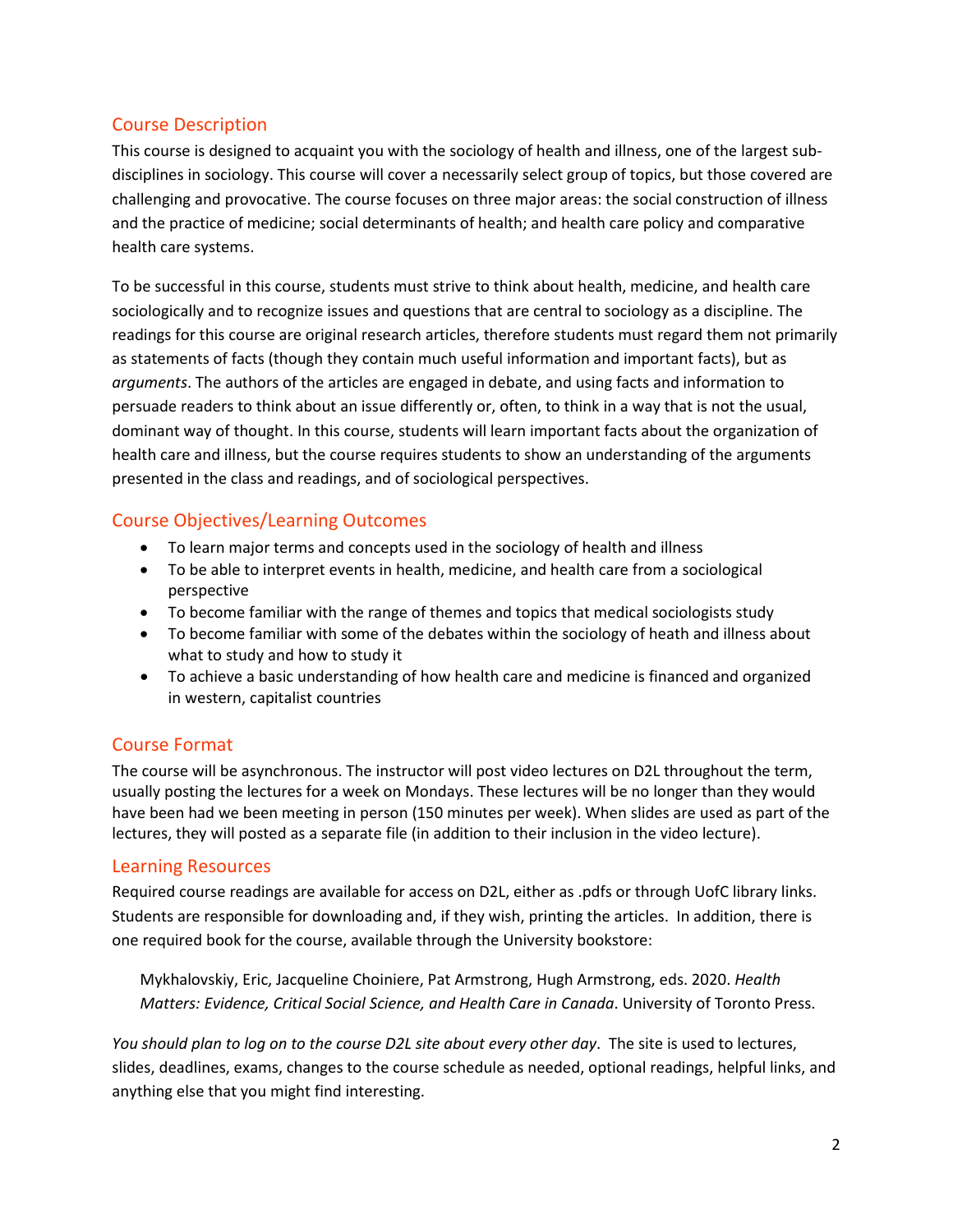# Learning Technologies and Requirements

In order to successfully engage in this course, students must have reliable access to the following technology:

- A computer with a supported operating system, as well as the latest security, and malware updates;
- A current and updated web browser;
- Webcam (preferred for zoom meetings with instructor, otherwise not required);
- Microphone and speaker (built-in or external), or headset with microphone
- Current antivirus and/or firewall software enabled
- Broadband internet connection

# Schedule of Lectures and Readings

The schedule of readings is attached at the end of this outline. It is recommended that readings are completed, or at least skimmed, prior to viewing the lectures associated with each reading. Students can also watch the lectures and then do the readings. In either case, students will likely need to review the materials a second time. So the pattern will likely be either: 1) read articles – watch lecture – review articles again; OR 2) skim articles & watch lecture – read articles – review lecture again.

We will be reading on average 50 pages per week, but the reading is not evenly distributed. Please note that the middle stretch of the course (from late Sept to late October) is a more demanding in terms of the amount and type of reading, whereas the latter part of the course (November and early December) is less demanding in terms of reading.

Readings will often be addressed during lecture, but they will not always be covered in detail—rather they will be used as starting point for more advanced discussion.

Changes to the course schedule are possible. Any changes in the course schedule will be announced on D2L. Students are responsible for regularly checking the D2L site.

### Methods of Assessment and Grading Weights

1) EXAMS: There will be four examinations in this course administered via D2L: three exams during the term and a final exam during the exams period. The exams will consist of a mix of questions: fill-inthe blank, multiple-choice, true or false, and short answer. Short answer questions may be cumulative (that is, draw on material from throughout the course). Other question types will not be cumulative. The exams will be based on the assigned reading and any material presented in lectures.

Students will be given a window of 24 hours within which to complete the exams. Once a student has started the exam, the student will have two hours to complete it (an 80-minute exam with 40 extra minutes to accommodate any possible tech issues). (Students with accommodations will be given more time via D2L as required on an individual basis.) Students can refer to their course notes and readings during the exam. It is expected that students will complete the exam individually. Students will be randomly assigned a mix of questions (within each type of question, so that the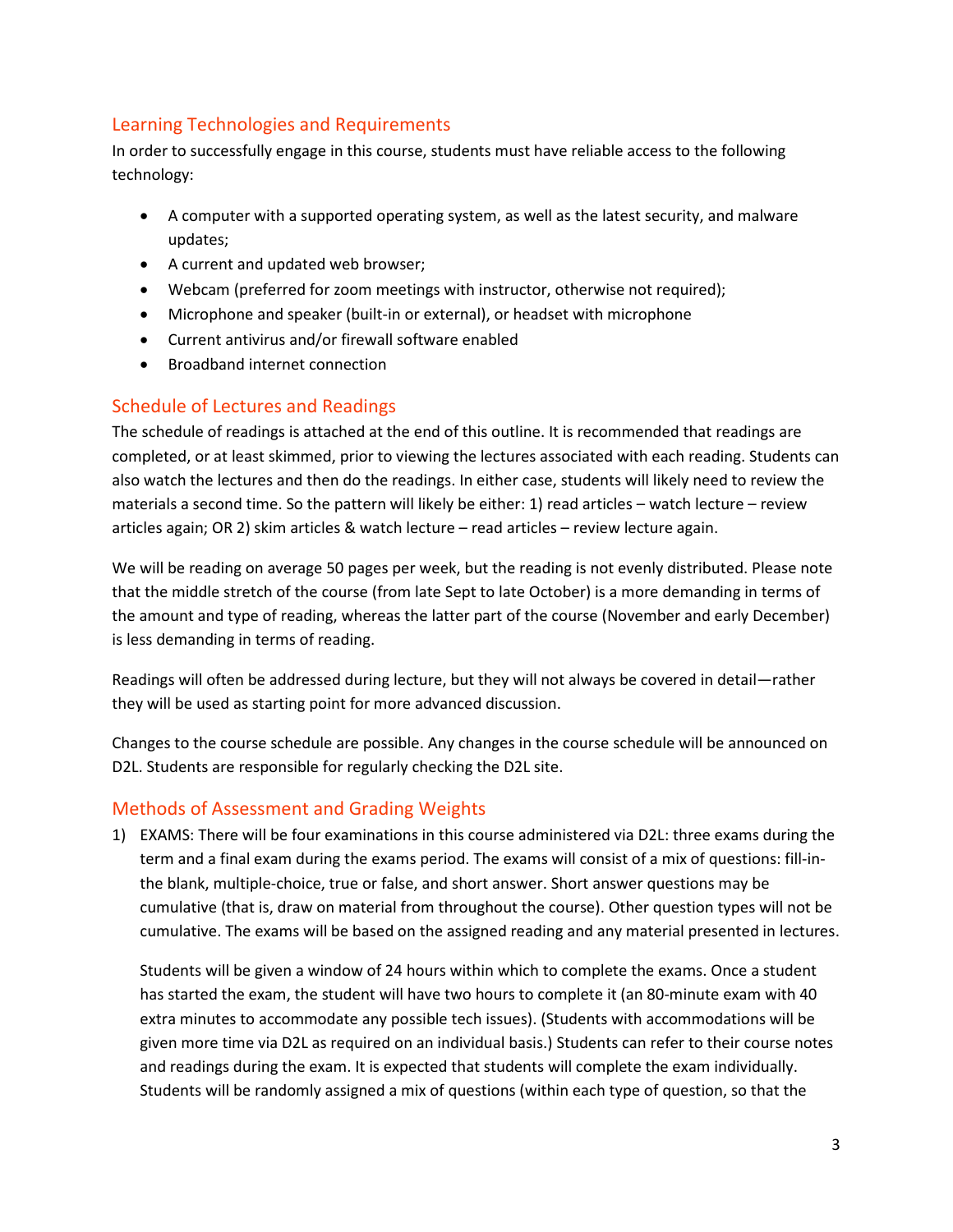total number of questions and number of questions by each type will be the same for every student).

The final exam will be held during the finals period (Dec 12-23) at a time period schedule by the registrar (to be announced).

2) ONLINE DISCUSSIONS: Because this class is large and online only, we will make extensive use of discussion in D2L to deepen understanding of course material and create camaraderie and dialogue. The details of the discussion component of this course are attached. *Read the instructions carefully!!*

Your final grade will be computed as follows:

- 1. Exam 1 15%
- 2. Exam 2 15%
- 3. Exam 3 25%
- 4. Final exam 30%
- 5. Online Discussions 15%

# Final Exam Information

The final exam will be held during final exam week. The format is described above.

### Grading Scale

Letter grades will be assigned and submitted to the registrar based on the following scale:

| Grade        | <b>Percent range</b> | <b>Grade Point Value</b> | <b>Description</b>                                                                    |
|--------------|----------------------|--------------------------|---------------------------------------------------------------------------------------|
| A+           | $95 - 100%$          | 4.0                      | Outstanding performance                                                               |
| A            | $90 - 94.99\%$       | 4.0                      | <b>Excellent performance</b>                                                          |
| А-           | $85 - 89.99%$        | 3.7                      | Approaching excellent performance                                                     |
| $B+$         | $80 - 84.99%$        | 3.3                      | Exceeding good performance                                                            |
| B            | $75 - 79.99\%$       | 3.0                      | Good performance                                                                      |
| <b>B-</b>    | $70 - 74.99%$        | 2.7                      | Approaching good performance                                                          |
| $C+$         | $65 - 69.99\%$       | 2.3                      | Exceeding satisfactory performance                                                    |
| $\mathsf{C}$ | $60 - 64.99%$        | 2.0                      | Satisfactory performance                                                              |
| $C -$        | $55 - 59.99%$        | 1.7                      | Approaching satisfactory performance                                                  |
| D+           | $50 - 54.99%$        | 1.3                      | Marginal pass. Insufficient preparation for<br>subsequent courses in the same subject |
| D            | $45 - 49.99%$        | 1.0                      | Minimal Pass. Insufficient preparation for<br>subsequent courses in the same subject. |
| F            | $<$ 45%              | 0                        | Failure. Did not meet course requirements.                                            |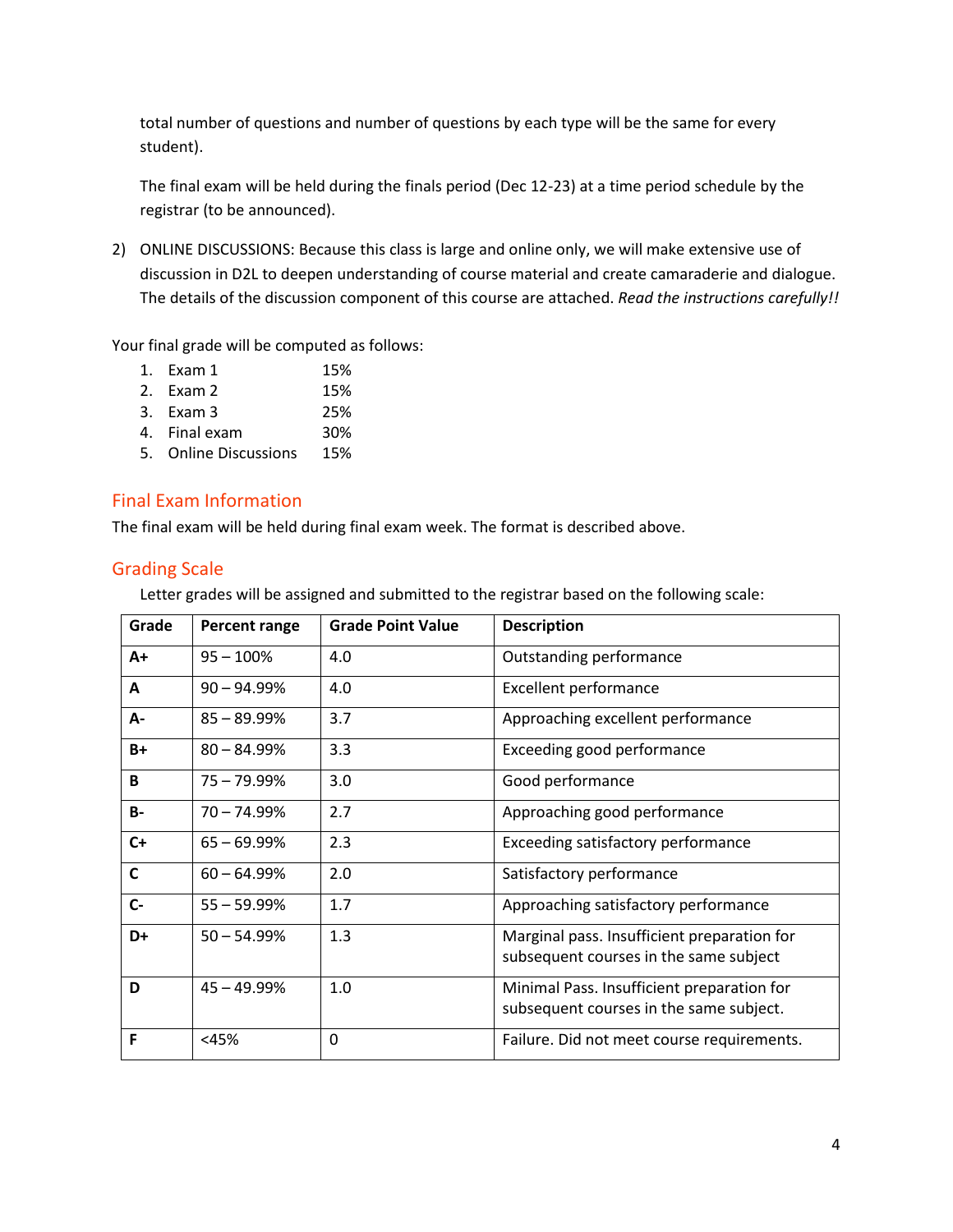### Absences and Deferrals

Students who miss class assessments (tests, participation activities, or other assignments) should inform their instructor as soon as possible. If the reason provided for the absence is acceptable, the instructor may decide that any arrangements made can take forms other than make-up tests or assignments. For example, the weight of a missed grade may be added to another assignment or test.

**Deferred Final Exam Form:** Please note that requests to defer a Registrar scheduled final exam are dealt with through the Registrar's Office. Further information can be found at: <https://www.ucalgary.ca/registrar/exams/deferred-exams>

**Deferred Term Work Form:** Deferral of term work past the end of a term requires a form to be filled out by the student and submitted, along with any supporting documentation, to the instructor. The form is available at:

<https://live-ucalgary.ucalgary.ca/sites/default/files/teams/14/deferral-of-term-work-2020.pdf> Once an extension date has been agreed between instructor and student, the instructor will email the form to the Faculty of Arts Program Information Centre (ascarts@ucalgary.ca) for approval by the Associate Dean.

### Grade Reappraisal

Within two weeks of the date the exam/assignment is returned, students seeking reappraisal of examinations or assignments must submit a written response to the instructor explaining the basis for reconsideration of one's mark. (In this case, a longer email to the instructor is permitted.) The instructor will reconsider the grade assigned and will then book a time with the student to discuss his or her work and rationale. It should be noted that a re- assessed grade may be raised, lowered, or remain the same.

#### Handing in Papers, Assignments

- 1. The main Sociology Department office does not deal with any course-related matters. Please speak directly to your instructor.
- 2. **Protection of Privacy:** The Freedom of Information and Protection of Privacy (FOIPP) legislation does not allow students to retrieve any course material from public places. Anything that requires handing back will be returned directly during class or office hours. If students are unable to pick up their assignments from the instructor, they can provide the instructor with a stamped, self-addressed envelope to be used for the return of the assignment. Private information related to the individual student is treated with the utmost regard by the faculty at the University of Calgary
- 3. Final grades are not posted by the Sociology Department. They are only available online.

### Guidelines for Zoom Sessions

Zoom is a video conferencing program that will allow us to meet at specific times for a "live" video conference, so that we can have the opportunity to meet each other virtually and discuss relevant course topics as a learning community. This will be used for optional elements of the course – individual appointments and group office hours.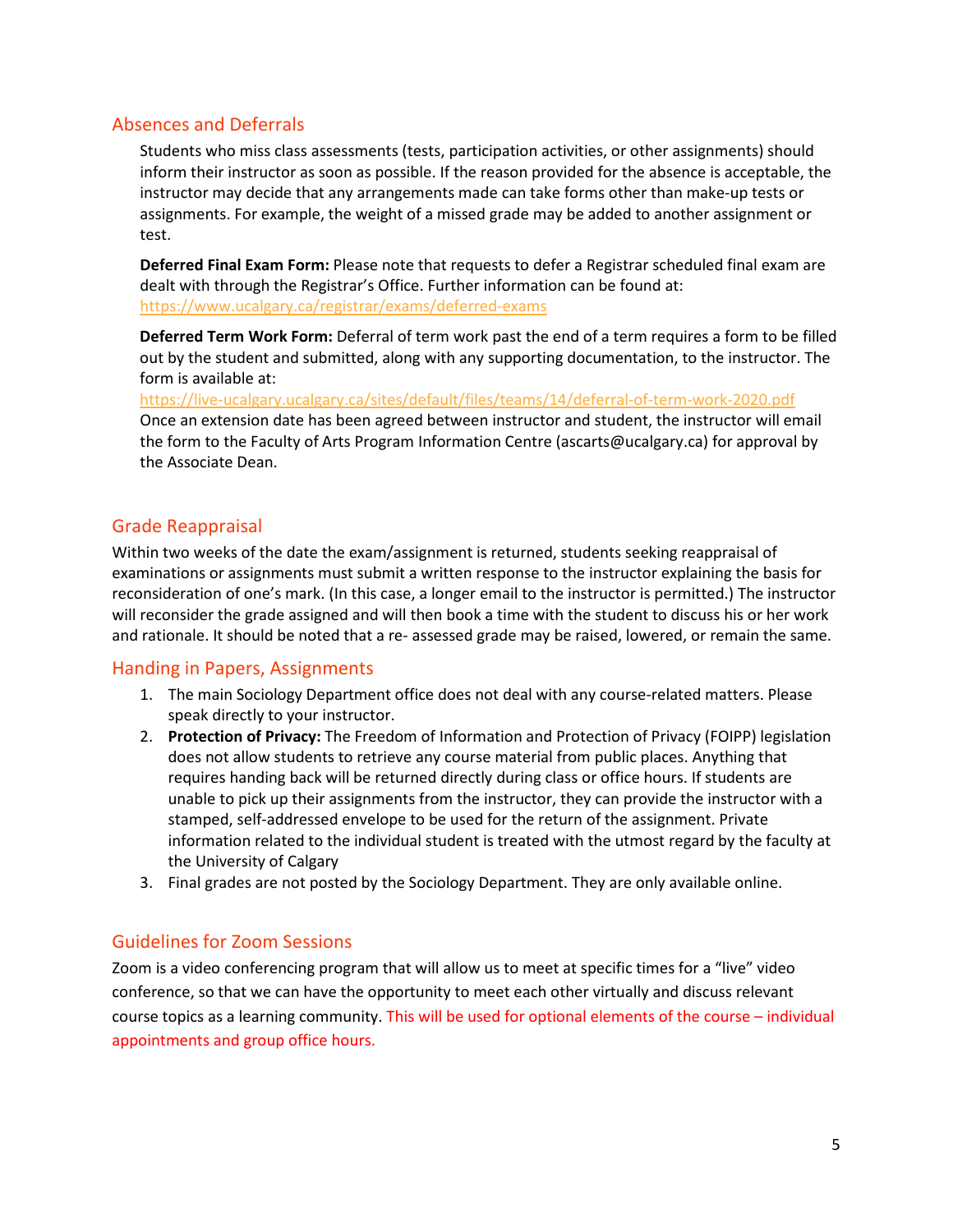To help ensure Zoom sessions are private, do not share the Zoom link or password with others, or on any social media platforms. Zoom links and passwords are only intended for students registered in the course. Zoom recordings and materials presented in Zoom, including any teaching materials, must not be shared, distributed or published without the instructor's permission.

The use of video conferencing programs relies on participants to act ethically, honestly and with integrity; and in accordance with the principles of fairness, good faith, and respect (as per the [Code of](https://www.ucalgary.ca/policies/files/policies/code-of-conduct.pdf)  [Conduct\)](https://www.ucalgary.ca/policies/files/policies/code-of-conduct.pdf). When entering Zoom or other video conferencing sessions (such as MS Teams), you play a role in helping create an effective, safe and respectful learning environment. Please be mindful of how your behaviour in these sessions may affect others. Participants are required to use names officially associated with their UCID (legal or preferred names listed in the Student Centre) when engaging in these activities. Instructors/moderators can remove those whose names do not appear on class rosters. Non-compliance may be investigated under relevant University of Calgary conduct policies (e.g Student [Non-Academic Misconduct Policy\)](https://ucalgary.ca/policies/files/policies/non-academic-misconduct-policy.pdf). If participants have difficulties complying with this requirement, they should email the instructor of the class explaining why, so the instructor may consider whether to grant an exception, and on what terms. For more information on how to get the most out of your zoom sessions visit[: https://elearn.ucalgary.ca/guidelines-for-zoom/](https://elearn.ucalgary.ca/guidelines-for-zoom/).

Please be prepared, as best as you are able, to join zoom sessions in a quiet space that will allow you to be fully present and engaged. Students will be advised by their instructor when they are expected to turn on their webcam (for group work, presentations, etc.).

#### Research Ethics

Students are advised that any research with human subjects – including any interviewing (even with friends and family), opinion polling, or unobtrusive observation – must have the approval of the Faculty Ethics Committee. In completing course requirements, students must not undertake any human subjects research without discussing their plans with the instructor, to determine if ethics approval is required.

#### Copyright Legislation

All students are required to read the University of Calgary policy on Acceptable Use of Material Protected by Copyright [\(https://www.ucalgary.ca/policies/files/policies/acceptable-use-of-material](https://www.ucalgary.ca/policies/files/policies/acceptable-use-of-material-protected-by-copyright-policy.pdf)[protected-by-copyright-policy.pdf\)](https://www.ucalgary.ca/policies/files/policies/acceptable-use-of-material-protected-by-copyright-policy.pdf) and requirements of the Copyright Act [\(https://laws](https://laws-lois.justice.gc.ca/eng/acts/C-42/index.html)[lois.justice.gc.ca/eng/acts/C-42/index.html\)](https://laws-lois.justice.gc.ca/eng/acts/C-42/index.html) to ensure they are aware of the consequences of unauthorized sharing of course materials (including instructor notes, electronic versions of textbooks etc.). Students who use material protected by copyright in violation of this policy may be disciplined under the Non-Academic Misconduct Policy.

#### Instructor Intellectual Property

Course materials created by professor(s) (including course outlines, presentations and posted notes, labs, case studies, assignments and exams) remain the intellectual property of the professor(s). These materials may NOT be reproduced, redistributed or copied without the explicit consent of the professor. The posting of course materials to third party websites such as note-sharing sites without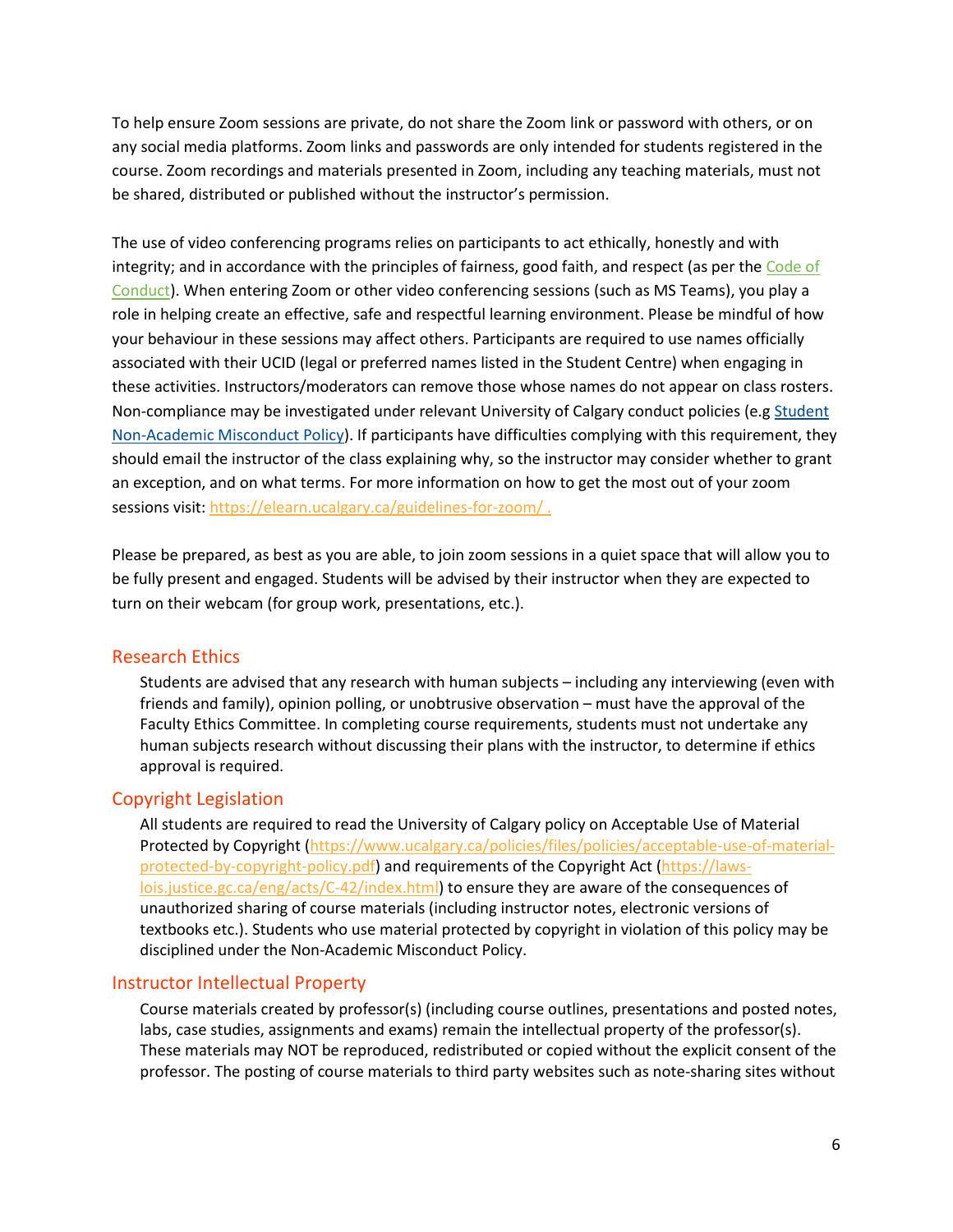permission is prohibited. Sharing of extracts of these course materials with other students enrolled in the course at the same time may be allowed under fair dealing.

#### Recording of Lectures

Note that the audio or video recording of lectures and taking screengrabs of PowerPoint slides during the lecture are not permitted without explicit authorization. The non-authorized media recording of lectures is inconsistent with the Code of Conduct and may result in discipline in accordance with the Student Non-Academic Misconduct Policy and Procedure. For more information click here: [https://www.ucalgary.ca/policies/files/policies/non-academic-misconduct](https://www.ucalgary.ca/policies/files/policies/non-academic-misconduct-policy.pdf)[policy.pdf.](https://www.ucalgary.ca/policies/files/policies/non-academic-misconduct-policy.pdf)

#### Sharing of Lecture Notes and Exam Questions

Note that publicly sharing lectures notes and exam questions on 3rd party sites such as OneClass, StudyBlue, Quizlet, Course Hero, etc. is not permitted. If you wish to use these helpful studying tools, make sure you adjust your privacy settings accordingly. Any violations are subject to investigation under the UofC Student Non-Academic Misconduct Policy. For more information, click here[:https://www.ucalgary.ca/policies/files/policies/non-academic-misconduct-policy.pdf.](https://www.ucalgary.ca/policies/files/policies/non-academic-misconduct-policy.pdf)

#### Academic Misconduct

Please refer to the website listed below for information on University of Calgary policies on Plagiarism/Cheating/Other Academic Misconduct:

<http://www.ucalgary.ca/pubs/calendar/current/k.html>

#### Academic Accommodation

Students seeking an accommodation based on disability or medical concerns should contact Student Accessibility Services; SAS will process the request and issue letters of accommodation to instructors. For additional information on support services and accommodations for students with disabilities, visit www.ucalgary.ca/access/. Students who require an accommodation in relation to their coursework based on a protected ground other than disability should communicate this need in writing to their Instructor. The full policy on Student Accommodations is available at: <http://www.ucalgary.ca/policies/files/policies/student-accommodation-policy.pdf>

Students needing an Accommodation based on a Protected Ground other than Disability, should communicate this need, preferably in writing, to the course instructor.

#### Libraries & Cultural Resources

To contact your librarian or find out about the resources and services available to sociology students go to the Sociology Library guide[: https://library.ucalgary.ca/guides/sociology](https://library.ucalgary.ca/guides/sociology)

To access the main Library website go to: [https://library.ucalgary.ca](https://library.ucalgary.ca/)

#### Wellness and Mental Health Resources

The University of Calgary recognizes the pivotal role that mental health plays in physical health, social connectedness and academic success, and aspires to create a caring and supportive campus community where individuals can freely talk about mental health and receive support when needed. We encourage you to explore the excellent mental health resources available throughout the university community, such as counselling, self-help resources, peer support or skills-building available through Student Wellness Services (Room 370 MacEwan Student Centre,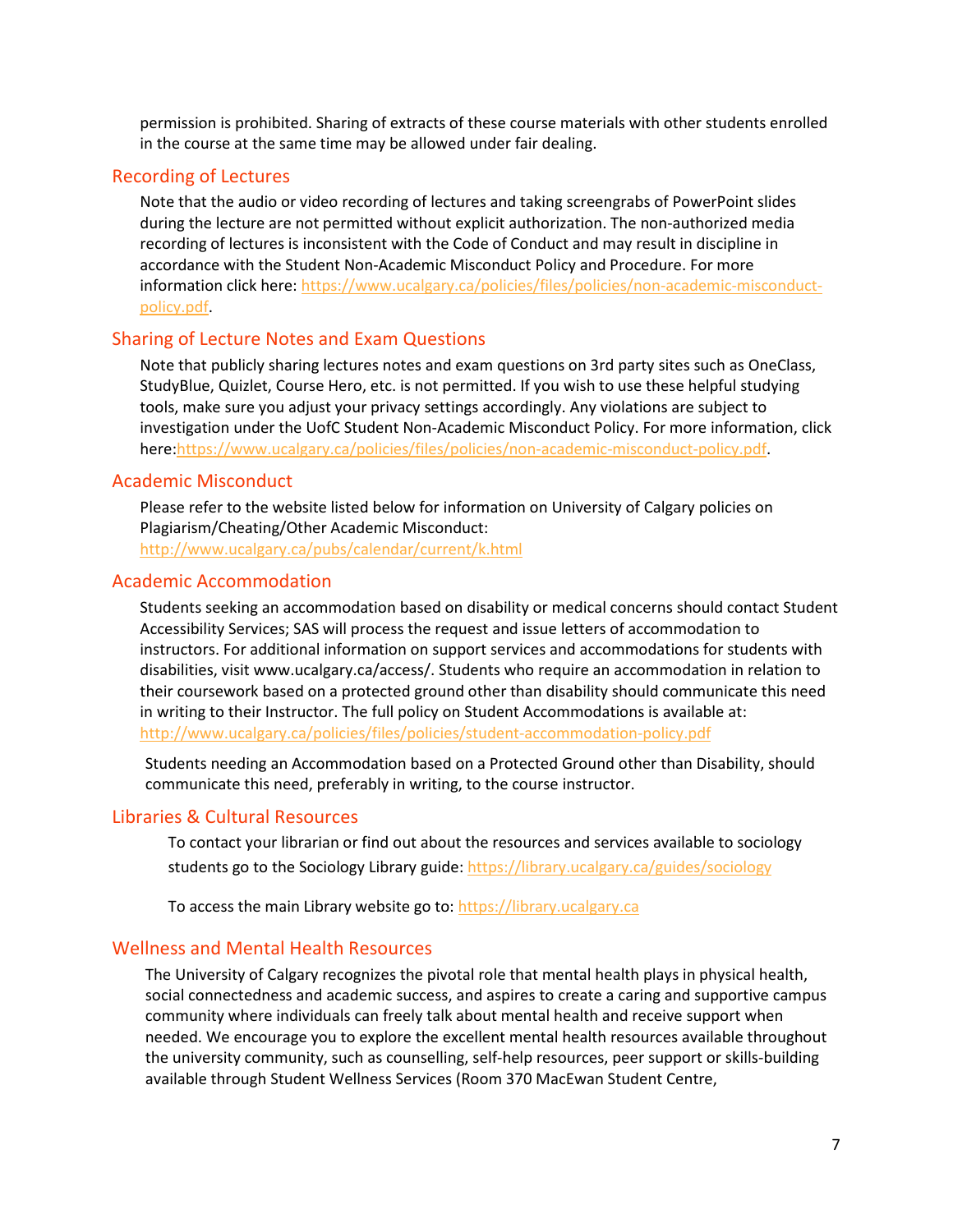[https://www.ucalgary.ca/wellness-services/services/mental-health-services\)](https://www.ucalgary.ca/wellness-services/services/mental-health-services) and the Campus Mental Health Strategy [\(http://www.ucalgary.ca/mentalhealth/\)](http://www.ucalgary.ca/mentalhealth/).

### Student Success Centre

The Student Success Centre provides services and programs to ensure students can make the most of their time at the University of Calgary. Our advisors, learning support staff, and writing support staff assist students in enhancing their skills and achieving their academic goals. They provide tailored learning support and advising programs, as well as one-on-one services, free of charge to all undergraduate and graduate students. For more information visit: <https://www.ucalgary.ca/student-services/student-success>

#### Student Ombuds Office

The Student Ombuds Office supports and provides a safe, neutral space for students. For more information, please visit www.ucalgary.ca/ombuds/ or emai[l ombuds@ucalgary.ca.](file://trifs1.uc.ucalgary.ca/SOCI/Admin/07_Course%20Outlines/ombuds@ucalgary.ca)

### Student Union (SU) Information

The SU Vice-President Academic can be reached at (403) 220-3911 or [suvpaca@ucalgary.ca;](file://trifs1.uc.ucalgary.ca/SOCI/Admin/07_Course%20Outlines/suvpaca@ucalgary.ca) Information about the SU, including elected Faculty Representatives, can be found here: [https://www.su.ucalgary.ca.](https://www.su.ucalgary.ca/)

### Emergency Evacuation/Assembly Points

Assembly points for emergencies have been identified across campus. Assembly points are designed to establish a location for information updates from the emergency responders to the evacuees; from the evacuated population to the emergency responders. For more information, see the University of Calgary's Emergency Management website:

[https://live-risk.ucalgary.ca/risk/emergency-management/evac-drills-assembly](https://live-risk.ucalgary.ca/risk/emergency-management/evac-drills-assembly-points/assembly-points)[points/assembly-points](https://live-risk.ucalgary.ca/risk/emergency-management/evac-drills-assembly-points/assembly-points)

#### **Safewalk**

Campus security will escort individuals, day or night, anywhere on campus (including McMahon Stadium, Health Sciences Centre, Student Family Housing, the Alberta Children's Hospital and the University LRT station). Call 403-220-5333 or visit [http://www.ucalgary.ca/security/safewalk.](http://www.ucalgary.ca/security/safewalk) Use any campus phone, emergency phone or the yellow phone located at most parking lot pay booths. Please ensure your personal safety by taking advantage of this service.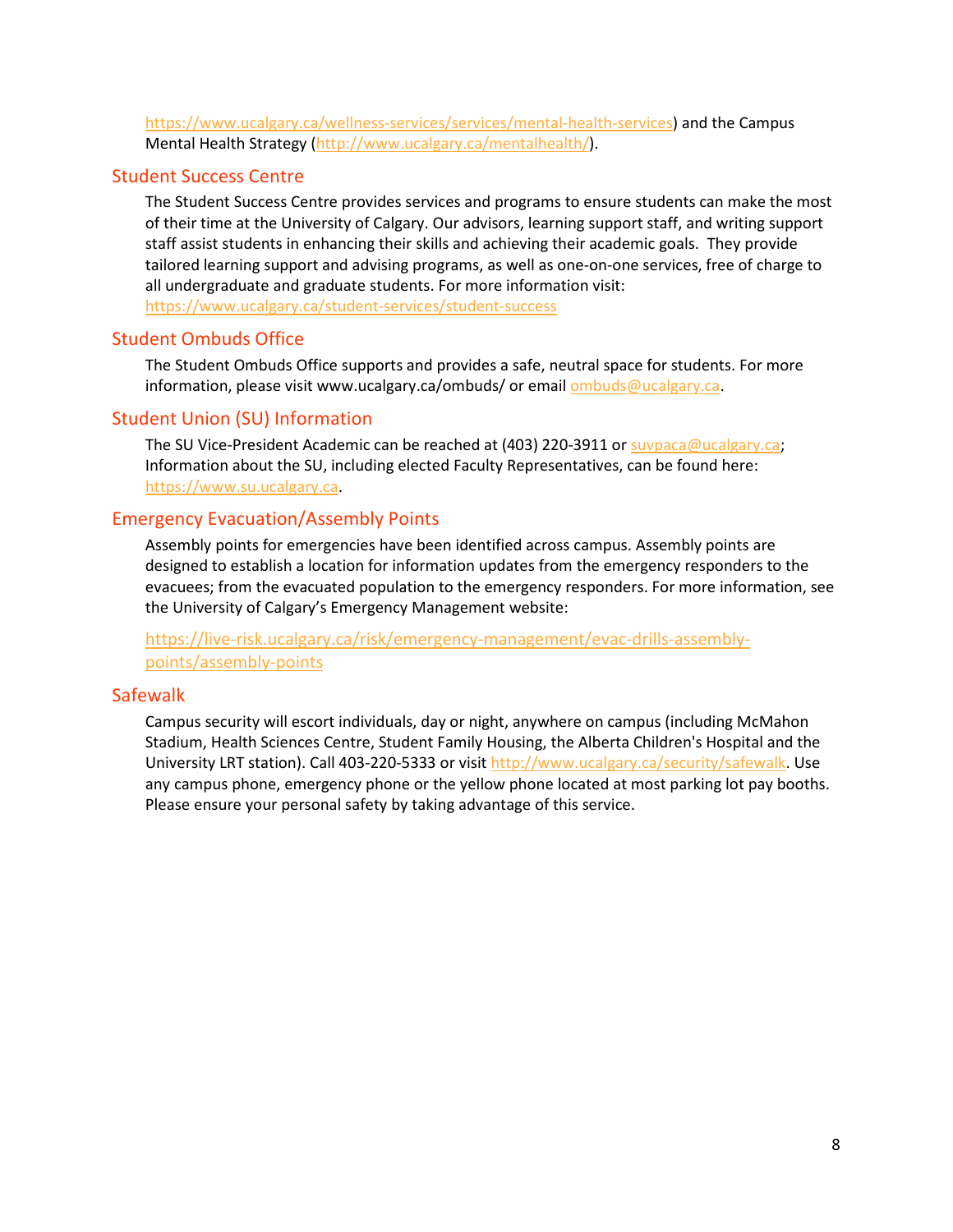# Course Schedule

| <b>Class</b> | <b>Readings &amp; Videos</b>                                                                                                                       | <b>Exam Dates</b>                                                                                                            | <b>Discussion Unit Dates</b>                                                                                                   | Course                                                                                            |
|--------------|----------------------------------------------------------------------------------------------------------------------------------------------------|------------------------------------------------------------------------------------------------------------------------------|--------------------------------------------------------------------------------------------------------------------------------|---------------------------------------------------------------------------------------------------|
| <b>Week</b>  |                                                                                                                                                    |                                                                                                                              |                                                                                                                                | Unit                                                                                              |
| Sept 8       | • Wertz & Wertz (D2L)<br>• Film: "Deadly<br>Deception"<br>• Farmer & Campos (D2L)<br>• Wagner and Darling (Ch.<br>5 Health Matters) --<br>optional |                                                                                                                              | #1: Sept 8 (9:00 am) -<br>Sept 21 (midnight)<br><b>Topic: Medicine and</b><br>power                                            |                                                                                                   |
| Sept 14      | • Ryn & Fu (D2L)<br>• Ehrenreich (D2L)                                                                                                             |                                                                                                                              |                                                                                                                                |                                                                                                   |
| Sept 21      | • Zola (D2L)<br>• Barker (D2L)                                                                                                                     | First exam: open<br>Monday Sept 21<br>(9:00 am) to<br>Tuesday Sept 22<br>$(9:00 am)$ (covers<br>material through<br>Sept 18) | #2: Sept 22 (9:00 am) -<br>Oct 4 (midnight)<br><b>Topic: social construction</b><br>of illness and medical<br>knowledge        | Medical authority, medical practice and knowledge, the social construction<br>of health & illness |
| Sept 28      | • Berg (D2L)<br>• Ducey et al. (Ch. 10<br><b>Health Matters)</b><br>• MacDonald and Wright<br>(Ch. 3 Health Matters)                               |                                                                                                                              |                                                                                                                                |                                                                                                   |
| Oct 5        | • Tesh (D2L)<br>• Banks et al. (D2L)<br>· Bell (Ch. 8 Health<br>Matters)                                                                           | Second exam:<br>open Monday<br>Oct. 5 (9:00 am)<br>to Tuesday Oct 6<br>$(9:00 am)$ (covers<br>material through<br>Oct 2)     | #3: Oct 6 (9:00 am) - Oct<br>18 (midnight)<br><b>Topic: Health inequality,</b><br>political ideology and<br>disease prevention | al economy<br>politics of<br>Social model of health,<br>of health                                 |
| Oct 12       | • Phelan, Link &<br>Tehranifar (D2L)<br>· Wilkinson (D2L)<br>• Syme (D2L)                                                                          |                                                                                                                              |                                                                                                                                | health promotion, politi                                                                          |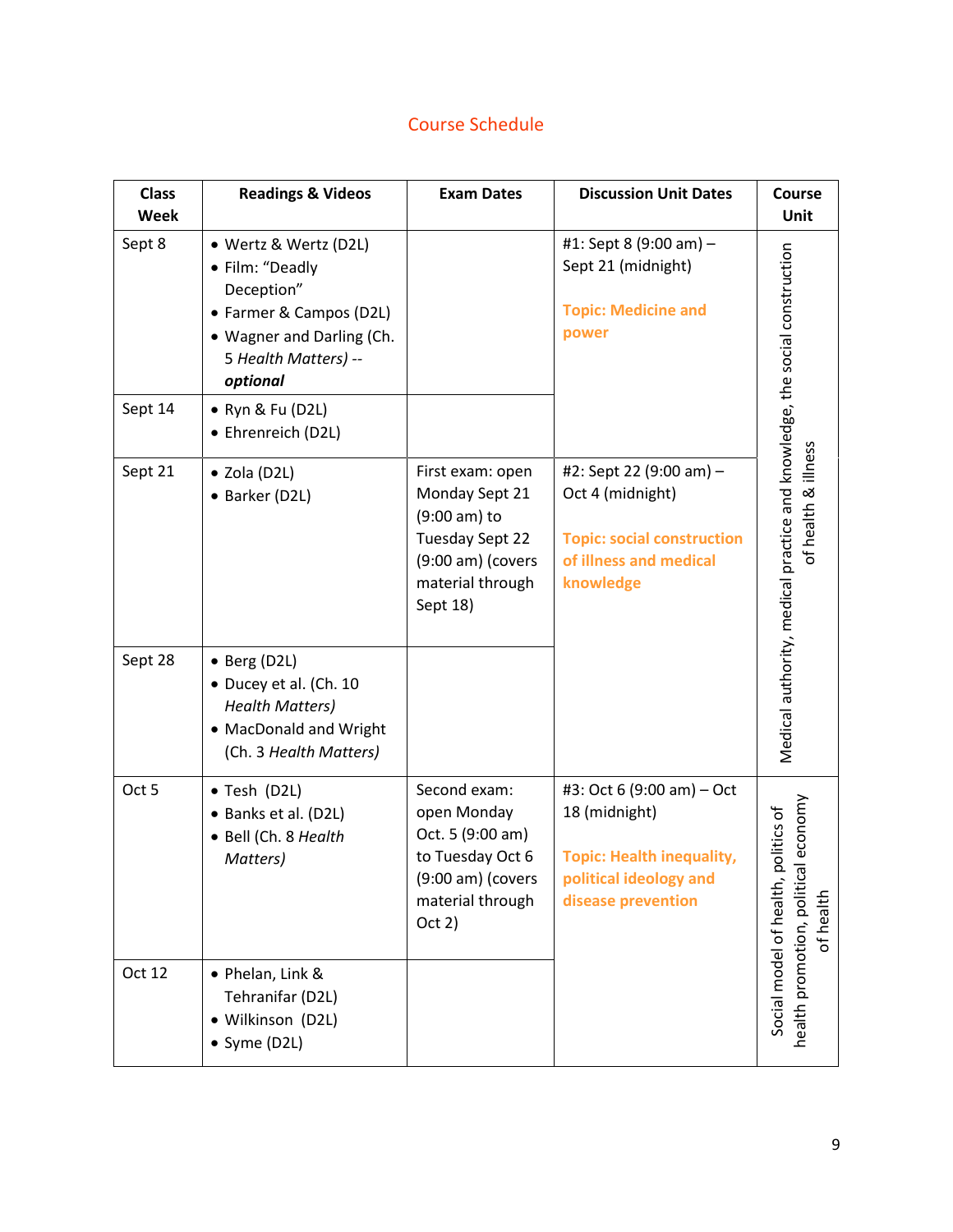| <b>Class</b><br>Week                          | <b>Readings &amp; Videos</b>                                                                                                | <b>Exam Dates</b>                                                                                                                 | <b>Discussion Unit Dates</b>                                                                                                   | <b>Course</b><br><b>Unit</b>         |  |
|-----------------------------------------------|-----------------------------------------------------------------------------------------------------------------------------|-----------------------------------------------------------------------------------------------------------------------------------|--------------------------------------------------------------------------------------------------------------------------------|--------------------------------------|--|
| Oct 19                                        | • McKinlay (D2L)<br>• Ford (Ch. 13 Health<br>Matters)                                                                       |                                                                                                                                   | #4: Oct 19 (9:00 am) -<br>Nov 1 (midnight)                                                                                     |                                      |  |
| Oct 26                                        | • Farmer, "On Suffering<br>and Structural Violence"<br>(D2L)<br>• Stephens (Ch. 6 Health<br>Matters)<br>• Lewis et al (D2L) |                                                                                                                                   | <b>Topic: Political economy,</b><br>environment, structural<br>violence and health                                             |                                      |  |
| Nov <sub>2</sub>                              | • Bodenheimer &<br>Grumbach (D2L)                                                                                           | Third exam: open<br>Monday Nov 2<br>$(9:00 \text{ am})$ to<br>Tuesday Nov 3<br>$(9:00 am)$ (covers<br>material through<br>Oct 30) | #5: Nov. 3 (9:00 am) -<br>Nov. 22 (midnight)<br><b>Topic: Health Care</b><br>systems of U.S., Canada,<br><b>UK and Germany</b> |                                      |  |
| Nov <sub>9</sub><br>(Reading<br>Break)        |                                                                                                                             |                                                                                                                                   |                                                                                                                                |                                      |  |
| Nov 16                                        | $\bullet$ Gabe (D2L)                                                                                                        |                                                                                                                                   |                                                                                                                                |                                      |  |
| <b>Nov 23</b>                                 | · Gladwell, "Moral-Hazard<br>Myth" (D2L)<br>• Speed and Mannion<br>(D2L)                                                    |                                                                                                                                   | #6: Nov. 23 (9:00 am) -<br>Dec. 7 (midnight)<br><b>Topic: The politics of</b>                                                  | Health care systems and organization |  |
| <b>Nov 30</b>                                 | • Film: "Medicare<br>Schmedicare"<br>• Fraser Institute Report<br>(D2L)<br>• CHSRF Mythbuster, 2005<br>(D2L)                |                                                                                                                                   | health care systems                                                                                                            |                                      |  |
| Dec 7                                         | • Sutherland (Ch. 12<br><b>Health Matters)</b>                                                                              |                                                                                                                                   |                                                                                                                                |                                      |  |
| Final exam: Date to be scheduled by registrar |                                                                                                                             |                                                                                                                                   |                                                                                                                                |                                      |  |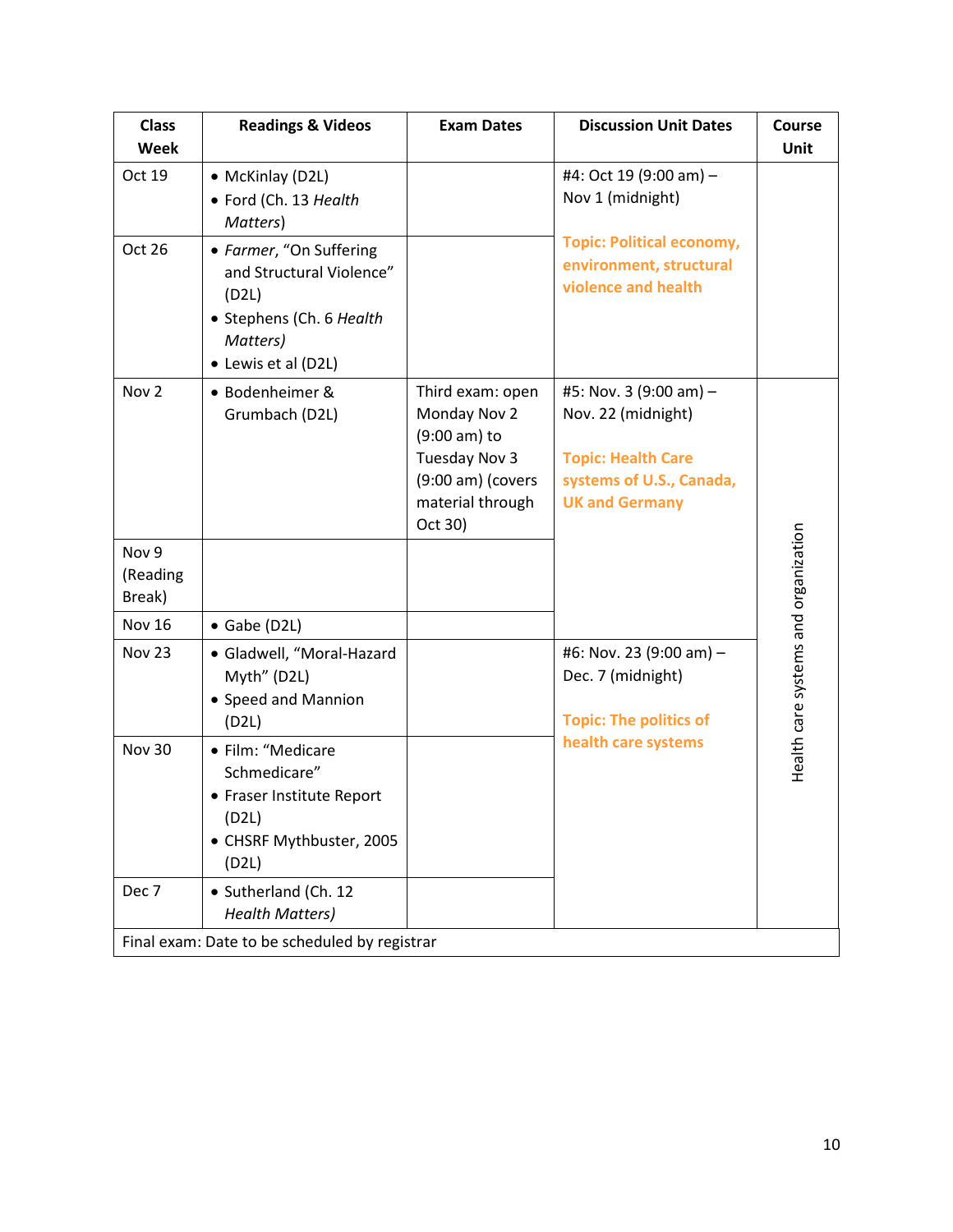### Instructions for Online Discussions

Students are expected to participate in online discussions. In order to make discussion manageable and productive, the class has been randomly broken into groups of about 12 students each. You will only be able to view postings within your assigned group. Each discussion group will be monitored by the TA or instructor. There are six discussion units in the course; the dates of the discussion units are in the course outline and on the D2L site.

#### Online Participation Responsibilities

During each of the discussion units, you will be expected to respond to the threads and questions posted by group moderators (the TA or instructor) and your classmates. Some of the threads posted by the TA or Instructor will require some preparation – that is, they will be informal assignments in which you will be asked to do some specific analysis of a reading or two, or defend a specific position in a debate, or apply a reading/concept to a specific topic.

You may participate in your group's conversation by responding to the threads and questions posted by the moderators or classmates *or* by starting threads and questions of your own. **You must follow the guidelines for participation** (see below in box).

The discussion groups are meant to be *conversations*: your participation will be assessed in terms of whether you are responding to one another; we will not reward students who make posts primarily to demonstrate their knowledge of the course material, instead of engaging with their peers (there is also a 10-line limit for posts, see the participation guidelines below). Nonetheless, it is still important that the conversations are *rooted in the course content* – this gives everyone in the course the best chance to participate and discuss ideas. Your opinions are welcome, but they should be expressed in a respectful manner and connected to the course content. Your participation is not graded on whether what you post is "right" or "correct," but on your willingness to **engage in substantive conversation and debate related to the course.**

If you post a comment or question, you must check back to see if it was responded to and respond in turn, if needed. If there are multiple threads in your group, it is not necessary to post on all of them. It is more important to engage in a conversation on one or two threads you find most interesting. If you make posts largely during the last few days of a discussion unit you cannot very well engage in a conversation. Please note that it is not necessary to make daily posts; quality matters more than quantity.

The instructor or TA will post threads and questions for you in each discussion unit (the threads will be the same for all groups). They may also post comments in some groups to focus the conversation or raise new ideas. *You may also start threads for discussion on your own*, at any time during the discussion unit. If you choose to do this, please try to make sure that your thread does not duplicate a thread or discussion already posted. Threads should be organized around a main topic or idea. Think of the threads that you post as "thought notes," in which you share an idea, concern, or question provoked by the course readings or lectures about which you'd like to hear others' thoughts. You can debate issues, ask each other for help with a tricky concept or idea, and share reactions to course material. (Please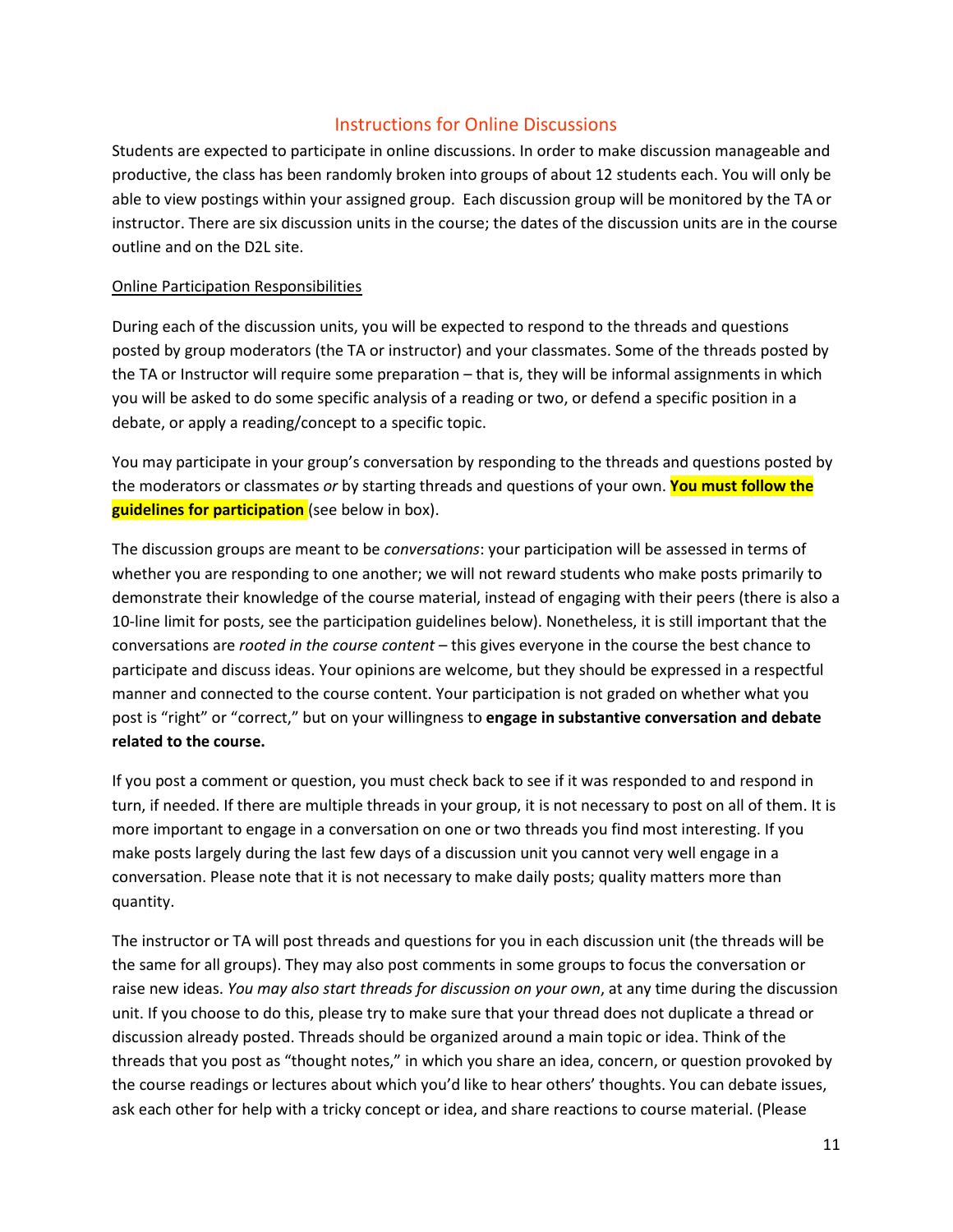note, it is *not necessary to start threads to receive excellent scores for participation*, so please do not start repetitive or unnecessary threads merely in the hope they will improve your grade.)

Your major incentive to participate in the discussions should be their quality and the fact that they are a chance for you, as a class, to draw your own conclusions about what is interesting and thought provoking in the course. The discussions will also be helpful preparation for the exams, and the instructor may draw from them in writing exam questions. Both the instructor and the TA will be able to read your posts.

### Grading of Online Participation

For each of the six discussion units, everyone will receive a participation score, as follows:

- 0 = no posts, no participation and/or does not follow guidelines for participation
- 5 = makes posts, but they are infrequent and/or do not meaningfully contribute to the conversation
- 8 = regularly participates and makes a substantive contribution to the conversation
- 10 = regularly participates, encourages exceptional level of discourse and engagement with the course content

Your discussion scores will be posted on D2L after Units 1, 2, and 4, and 6. **Two discussion units will be dropped from your final grade** (the units in which you receive the lowest scores). Therefore the maximum number of points you can receive for online participation in the course is 40.

You *must follow the guidelines for participation explained on the next page*. The TA and instructor monitor the discussion groups and will take appropriate action if any student is violating the basic discussion ground rules.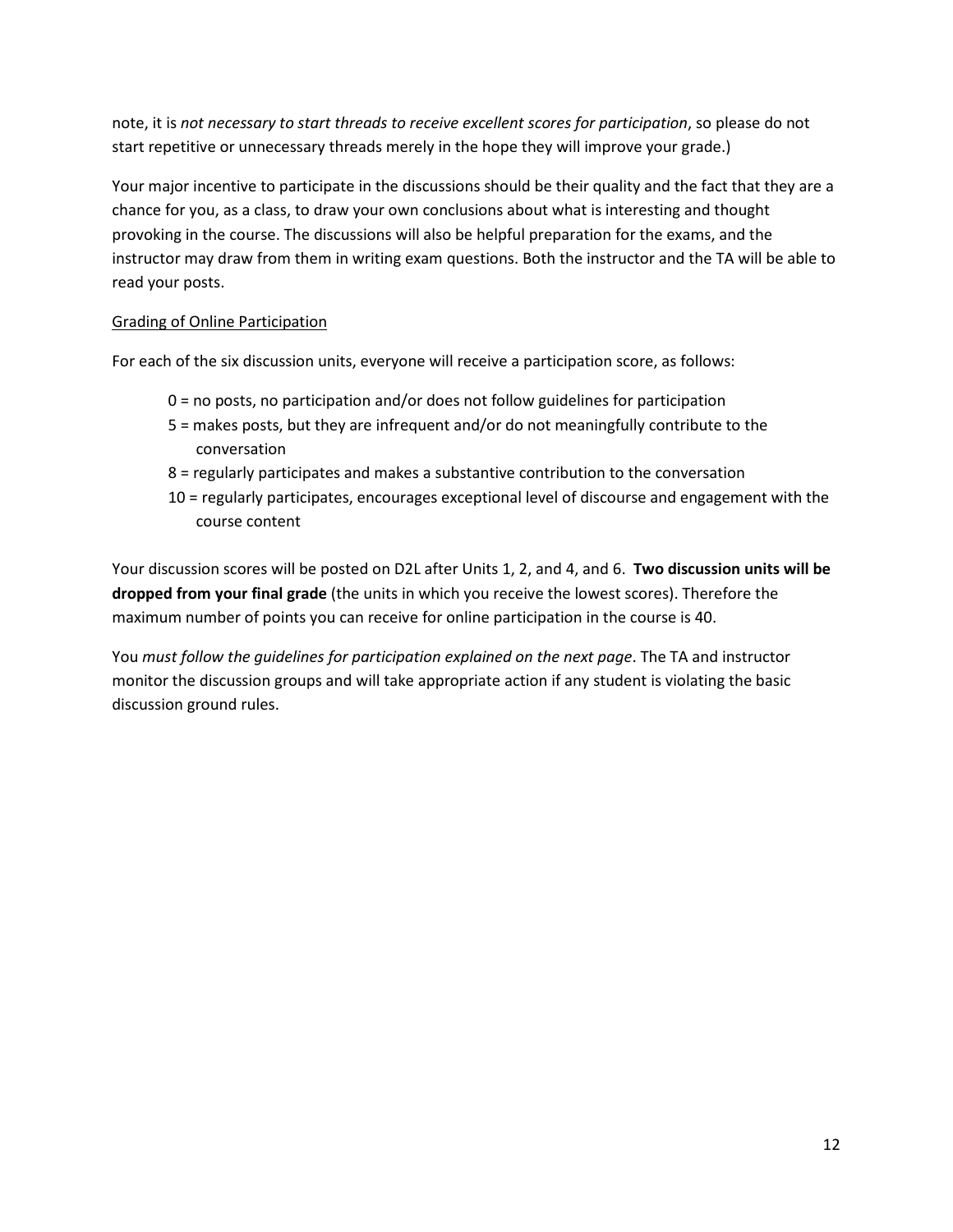#### **Guidelines for Student Participation & Expectations for Online Discussions**

- This is not a chat space. For chat and personal comments, use email or other chat groups to save your peers reading too much! This is a place to discuss topics in the course that matter to you. **Follow the same moral and practical guidelines you normally use in a university level class.** Your moderators and instructors will hold you to that expectation.
- Posting size: **No post should be more than ten typewritten lines** (vertically). More means too much for all to read.
- **Professional discourse is expected** while we engage in scholarly exchanges based on ideas and opinions, discussion grounded in the texts and lectures is necessary. **Your CONSTRUCTIVE** tone in the online discourse is essential and your peers appreciate it. *Unprofessional online discourse will result in a student being invited to leave the class*, as would occur in a face to face environment. Robust intellectual discourse is welcome.
- Contact the instructor via email if discussions are becoming uncomfortable, if the discourse is not positive or is unprofessional.
- There are ebbs and flows to academic discussions online sometimes there will be little said don't feel every day has to be a vibrant discussion day.
- This is a great chance to prepare for exams by discussing items of interest. If questions arise that cannot be answered readily, tap the group's expertise and research capacity to find an answer.
- Be kind. Enjoy your colleague's comments on the topic but do not descend into chatter that will take hours for everyone to read - these are busy students whose time, as yours, is respected.
- While your discourse must be professional, your writing does not have to be formal. Please feel free to use "emoticons" if they help convey your meaning or tone.
- Comments that participants post **should be of interest to most of the people** in your online group. If the comments are specific to you or to one or two people, use email.
- Comments should have **substance**. "Way to go, Jennifer" comments add little to a group discussion, and make for a lot of extra reading. Remember that 12 other people are reading everything you write. Be **kind** and **concise**.
- All online transactions are dated and recorded by the university computing system, but no classmates outside or discussion group (and your instructor & TA) can see your discussion work.
- **Have fun**. This is a chance to discuss things between classes, and to identify themes that arise in group (topics of interest, issues and ideas pertinent to Soci 321) that may be of particular interest.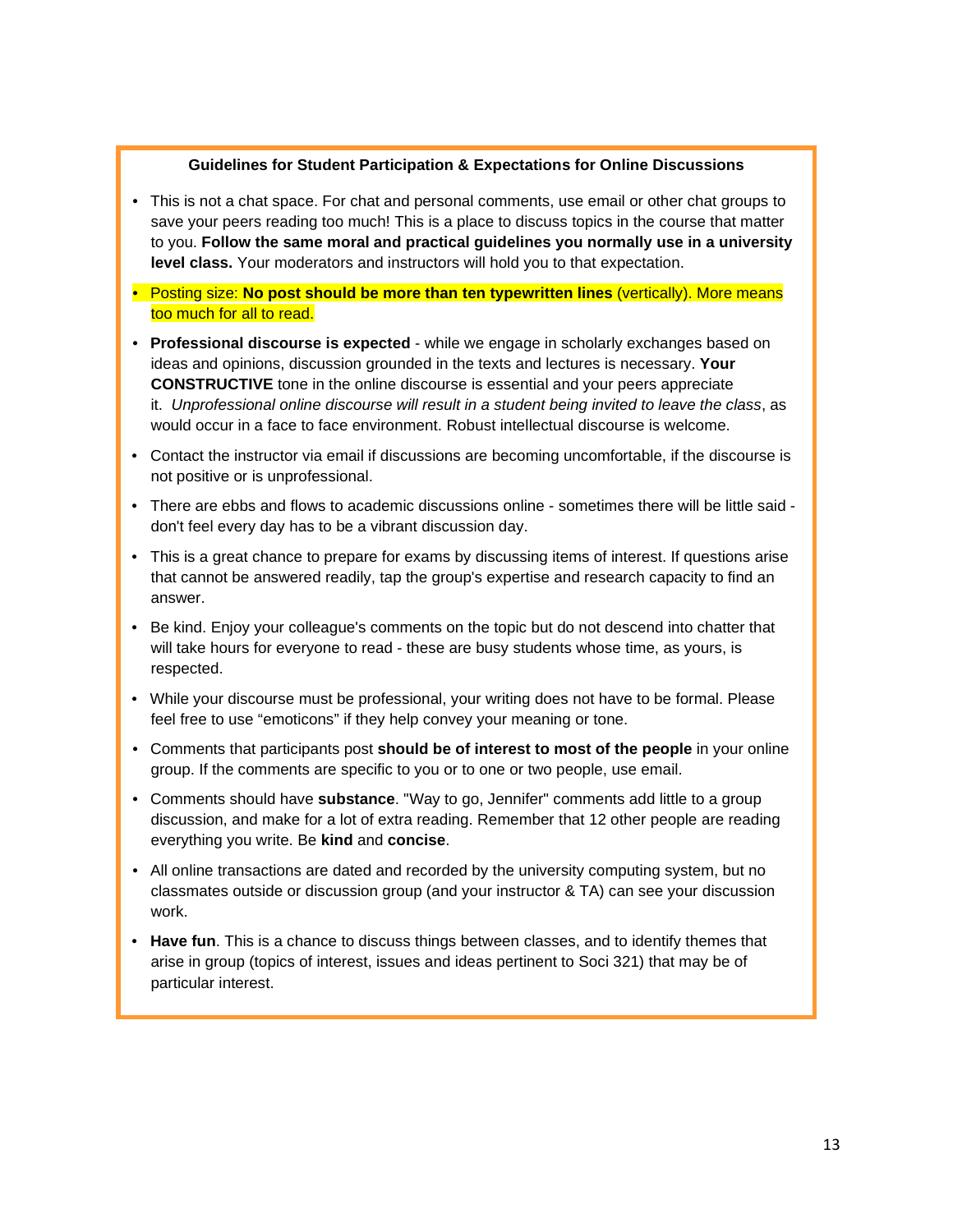#### Course Readings – Full Citations

- [Banks, James, Michael Marmot, Zoe Oldfield, James Smith.](http://jama.ama-assn.org/content/295/17/2037.full) 2006. "Disease and disadvantage in the United States and England," *Journal of the American Medical Association* 295(17): 2037-2045.
- [Barker, Kristin.](http://www.jstor.org/stable/10.1525/sp.2002.49.3.279) 2002. "Self-help literature and the making of an illness identity: the case of Fibromyalgia Syndrome," *Social Problems* 49 (3): 279-300.
- Bell, Kirsten. 2020. "Cigarette-Packaging Legislation in Canada and the Smoking Subject," Ch. 8 in *Health Matters*, Eric Mykhalovskiy et al., eds. University of Toronto Press.
- Berg, Marc. 1992. "The construction of medical disposals: medical sociology and medical problem solving in clinical practice," *Sociology of Health and Illness* 14(2): 151-180. <https://doi.org/10.1111/j.1467-9566.1992.tb00119.x>
- Bodenheimer, Thomas, and Kevin Grumbach. 1994. "Paying for health care," *JAMA* 272(8): 634-639. doi:10.1001/jama.1994.03520080076049
- Canada Health Services Research Foundation. 2005. "Myth: A parallel private system would reduce waiting times in the public system." Ottawa, Ontario.
- Ducey, Ariel, with Barry Hoffmaster, Magali Robert, and Sue Ross. 2020. "Making Sense of Vaginal Mesh," ch. 10 in *Health Matters*, Eric Mykhalovskiy et al., eds. University of Toronto Press.

[Ehrenreich, Barbara.](http://pinkribbonblues.org/wp-content/uploads/2010/08/Ehrenreich-2001-WelcomeToCancerland-Harpers.pdf) 2001. "Welcome to cancerland," *Harper's Magazine* 303 (1818): 43-55.

- Farmer, Paul and Nicole Gastineau Campos. 2004. "New malaise: bioethics and human rights in the global era," *Journal of Law, Medicine and Ethics* 32: 243-251.
- Farmer, Paul. 1996. "On suffering and structural violence: A view from below," *Daedalus* 125(1): 261- 283.<https://www.jstor.org/stable/20027362>
- Ford, Anne Rochon. 2020. "Nail salons, toxics, and health: Organizing for a better work environment," Ch. 13 in *Health Matters*, Eric Mykhalovskiy et al., eds. University of Toronto Press.
- Fraser Institute. Barua, Bacchus, Jason Clemens, and Taylor Jackson. 2019. *Health Care Reforms for Alberta.*
- Gabe, Jonathan. "Continuity and Change in the British National Health Service," pp. 565-575 in *The Sociology of Health and Illness*, Peter Conrad, ed., 9th edition, Worth Publishing.

[Gladwell, Malcolm.](http://go.galegroup.com.ezproxy.lib.ucalgary.ca/ps/i.do?action=interpret&id=GALE|A137759724&v=2.1&u=ucalgary&it=r&p=AONE&sw=w&authCount=1) "The moral-hazard myth," *The New Yorker* 81 (25), 2005.

Lewis, Diana, Sheila Francis, Kim Francis-Strickland, Heather Castleden, and Richard Apostle. 2020. "If only they had accessed the data: Governmental failure to monitor pulp mill impacts on human